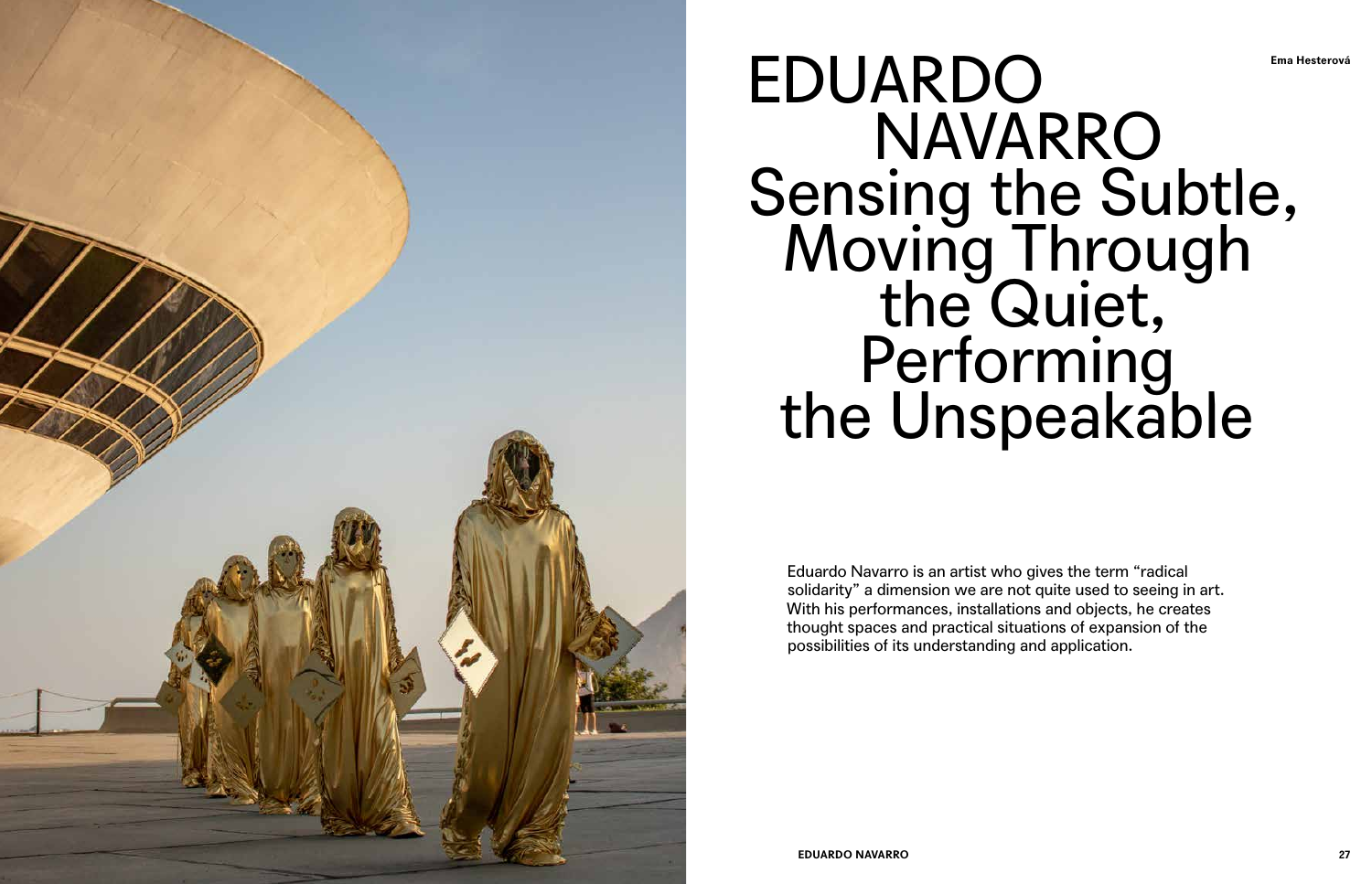





In a world that is gradually more intensively swept by all sorts of crises and in regard to the related awareness of the absurdity of the anthropocentric worldview, it has beco me all the more apparent that it is crucial for us to develop a specific type of sensitivity, receptivity and empathy with the environment, other species, the human and the non-hu man. In his art works, Eduardo Navarro carefully cultivates such qualities on an individual level – within himself as an artist – and on a collective level – within the viewers and participants to whom he uncovers and performs the various layered approaches to sensitization, and whom he also invites to active participation. The artist dismantles the fou ndations of our rock-solid belief in our own superiority and through an emphasis on the emotional and the sensational applies a dynamic which is in direct opposition to our need to constantly impose our conceptual, kinetic and existential apparatuses on other species or natural phenomena. He in contrast encourages us to master and conform to their communication patterns.

One of the key essences of Navarro's artistic practice is movement and its diverse forms. Movement as choreo graphy, transfer, transformation or even movement as an adaptation or a shift in our viewpoint. In this sense, one of the artists' most eloquent pieces is his performance *In Collaboration With the Sun* (first performed in 2017). Here the artist – metaphorically speaking – steps cautiously towards